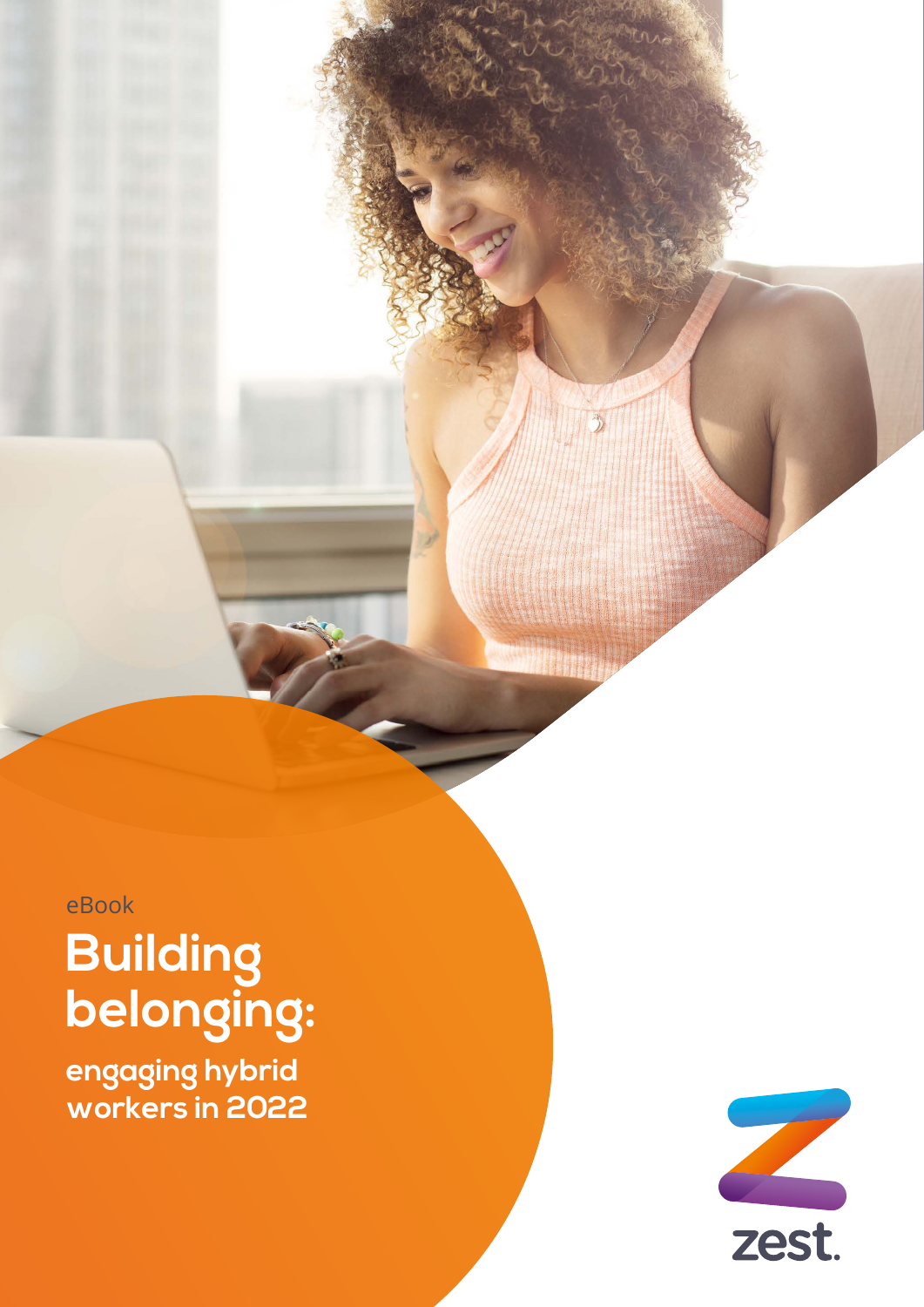**Introduction: creating a sense of belonging has never been more important**

**Employee benefits help to forge organisational identity.** They can signify what a company stands for and demonstrate care and respect for employees – but only if people engage with them.

As employers settle on hybrid working arrangements for the long term, it's time to think about creating a benefit programme that's fit for the future.

As we head toward 2022, hybrid working is emerging as the model of choice.<sup>1</sup> It's clear why. Nine in ten employees are looking for more flexibility<sup>2</sup>, but many still see value in the workplace as a creative, collaborative and social hub. <sup>3</sup>

Hybrid working, when managed well, offers the best of both worlds. But it also presents a cultural challenge. The long-term impacts of the model are yet to be confirmed. Some 64% of hybrid workers already believe that office culture has changed forever, and not necessarily for the better.<sup>4</sup>

With different people in and out of the workplace at different times, employees can start to feel like working nomads. They can lose connection with one another and what their organisation really stands for.

This can damage employee engagement, and by extension organisational performance.

Employers should do all they can to mitigate this risk. Employee benefits can play a central role. Staff that are happy with their benefit package estimate their engagement as 11% higher than average, and 25% higher than the least satisfied. <sup>5</sup>

Benefits can signify organisational purpose and personality. They can demonstrate care, understanding and appreciation of employees. But only when the benefits are carefully considered and delivered in the right way.

This ebook explains how a transition to hybrid working can impact employees' requirements of their benefits and benefit programme. It shows how employers can create a winning offering for the new world of work.

- <sup>1</sup> https://employeebenefits.co.uk/83-employers-have-hybrid-working-model/
- <sup>2</sup> https://www.ey.com/en\_us/news/2021/05/more-than-half-of-employees-globally-would-quit-their-jobs-if-not-provided-post-pandemic-flexibility-ey-survey-finds <sup>3</sup> https://newsroom.poly.com/English/press-releases/news-details/2021/Poly-Evolution-of-the-Workplace-Report-Highlights-Need-for-Work-Equity-and-Total-
- Meeting-Equality-for-Hybrid-Workers/default.aspx 4 https://newsroom.poly.com/English/press-releases/news-details/2021/Poly-Evolution-of-the-Workplace-Report-Highlights-Need-for-Work-Equity-and-Total-

<sup>5</sup> https://info.benify.com/thank-you-for-downloading-our-happiness-index-2019?submissionGuid=45592a25-cd9e-4917-86c4-3554ea164f46

Meeting-Equality-for-Hybrid-Workers/default.aspx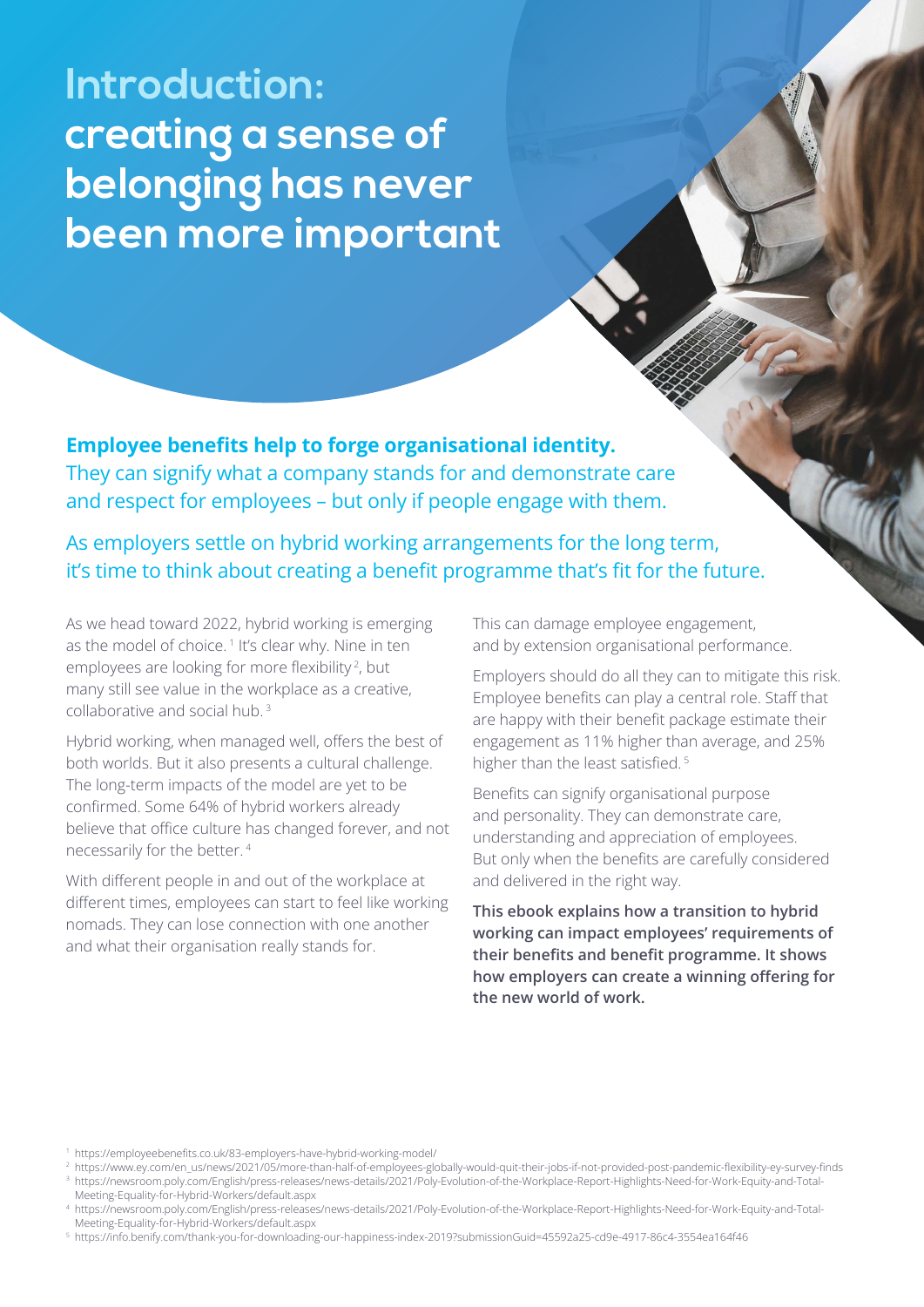# **How will hybrid work affect the benefits people need?**

# **Over the last decade, organisations have realised the value of creating fantastic employee experiences.**

For many employers, the office or workspace has been at the heart of their engagement and reward strategies. Free meals, games rooms, onsite creches and yoga classes all became popular. They demonstrate that employers understand their teams' needs and care enough to support them.

Employers must continue to demonstrate this understanding. But with increasing remote working, office-based benefits risk irrelevance. They don't work when people aren't in the workplace.

The pandemic – and consequent shift to hybrid working – has accelerated the need for change and for more personalisation.

When employees are in different locations and situations, a one-size-fits-all approach to benefits won't work. At best this will leave employees feeling misunderstood. At worst, they could feel excluded.

Instead, organisations need to offer a raft of flexible benefits and target employees with those most relevant to them.

# **MY BENEFITS**

 $\oslash$ 

CORE

ENDING 30/09/2018

### **AVAILABLE BENEFITS**

There are no new benefits available to select.

### **MY BENEFITS PACKAGE**

Your benefits package contains the benefits you have selected and those provided by your employer. You can view any upcoming changes using the date selector below.



**Critical Illness Cover** 90% SALARY (90 %) - COVER: £26,955.00 **VIEW** 

**Cycle to Work** VOUCHER VALUE (POUNDS £500.00) - ...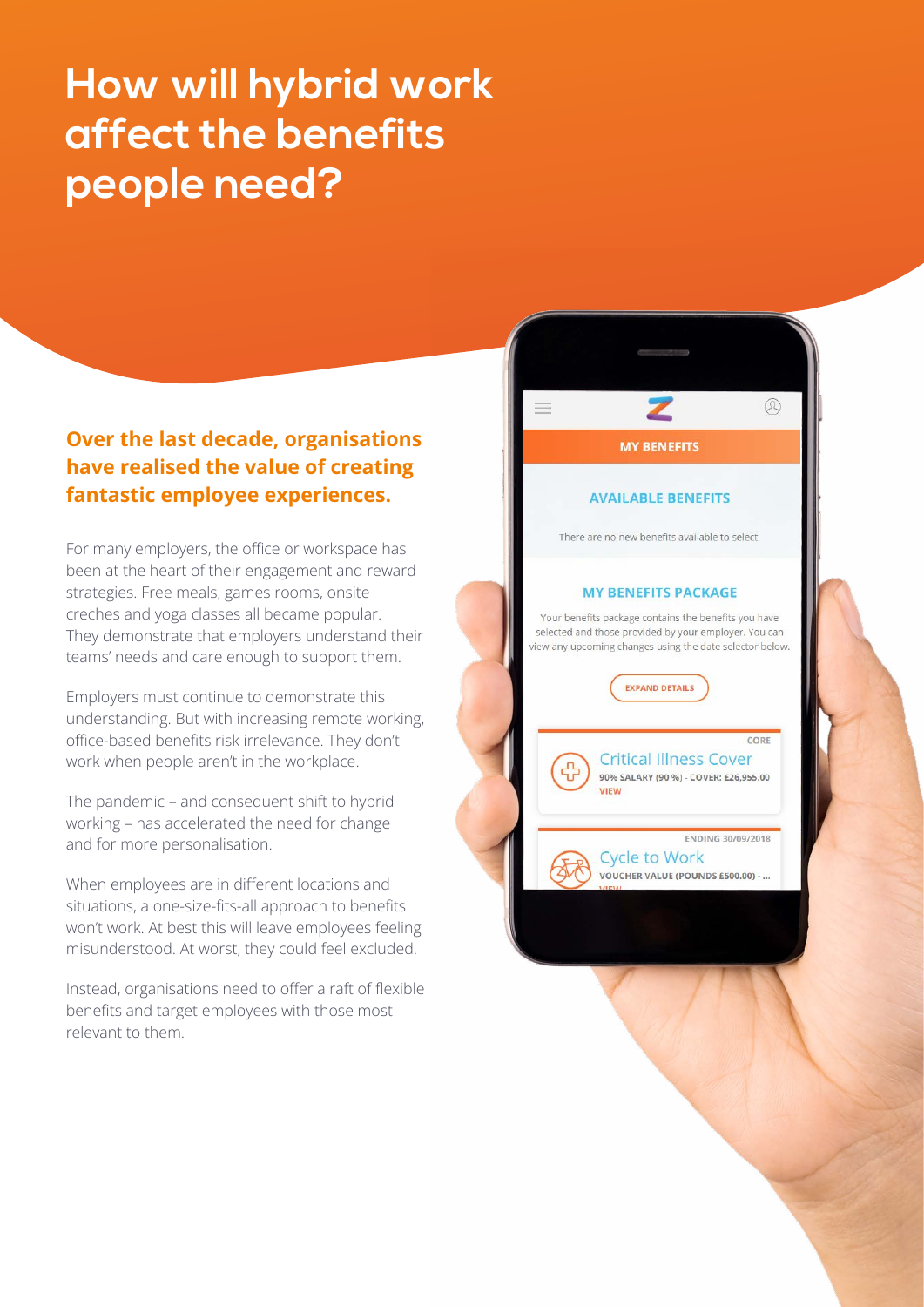**Hybrid working and a successful employee benefit programme: seven core principles** 



**Employers need to consider how they deliver benefits and whether their methods are still fit-for-purpose.**

## **To serve the needs of a hybrid workforce, a benefit programme must be:**

### **Personalised 1 5**

Using Zest, employers can direct communications and content to specific employee groups. This reduces pointless email traffic and makes employees feel like their benefits are designed for them. The Zest's Claims Centre enables employers to dedicate funds for people to offset claims against, allowing benefits to be highly tailored.

#### **Accessible 2**

Employees need to be able to engage with their benefits in the workplace and remotely. With Zest, employees can access their benefits anywhere, on any device.

#### **Adaptable and flexible 3**

Using Zest's Insight Centre, HRs can see which benefits are most popular. They can then gauge the effectiveness of their strategy and calibrate it to boost engagement. This is easily done with Zest's Benefits Builder, which enables teams to implement any benefit from any provider at lightning speed.

#### **Delivered through a simple and intuitive platform 4**

Engaging with their benefits should be enjoyable and easy for employees. Any friction in the process will turn an activity that should improve the employee experience into one that deteriorates it.

### **Clearly communicated**

Remote employees can't just nip over to HR if they have a benefits question. Employers need to cover every possible need through their platform. Zest enables employers to provide all the information workers could look for, all in one place.

#### **Supporting the employer brand 6**

In a hybrid world, technology is often the interface between employees and their organisation. Employers need to make sure that this experience gives a sense of what the organisation stands for, its brand and values. Using Zest, employers can personalise the look and feel of their benefit platform so that employees feel they're engaging with their organisation every time they log on

#### **Secure 7**

Hybrid working can bring added security risk. Zest encrypts all sensitive data and provides two-factor authentication as standard, helping to mitigate this and give employers peace of mind.